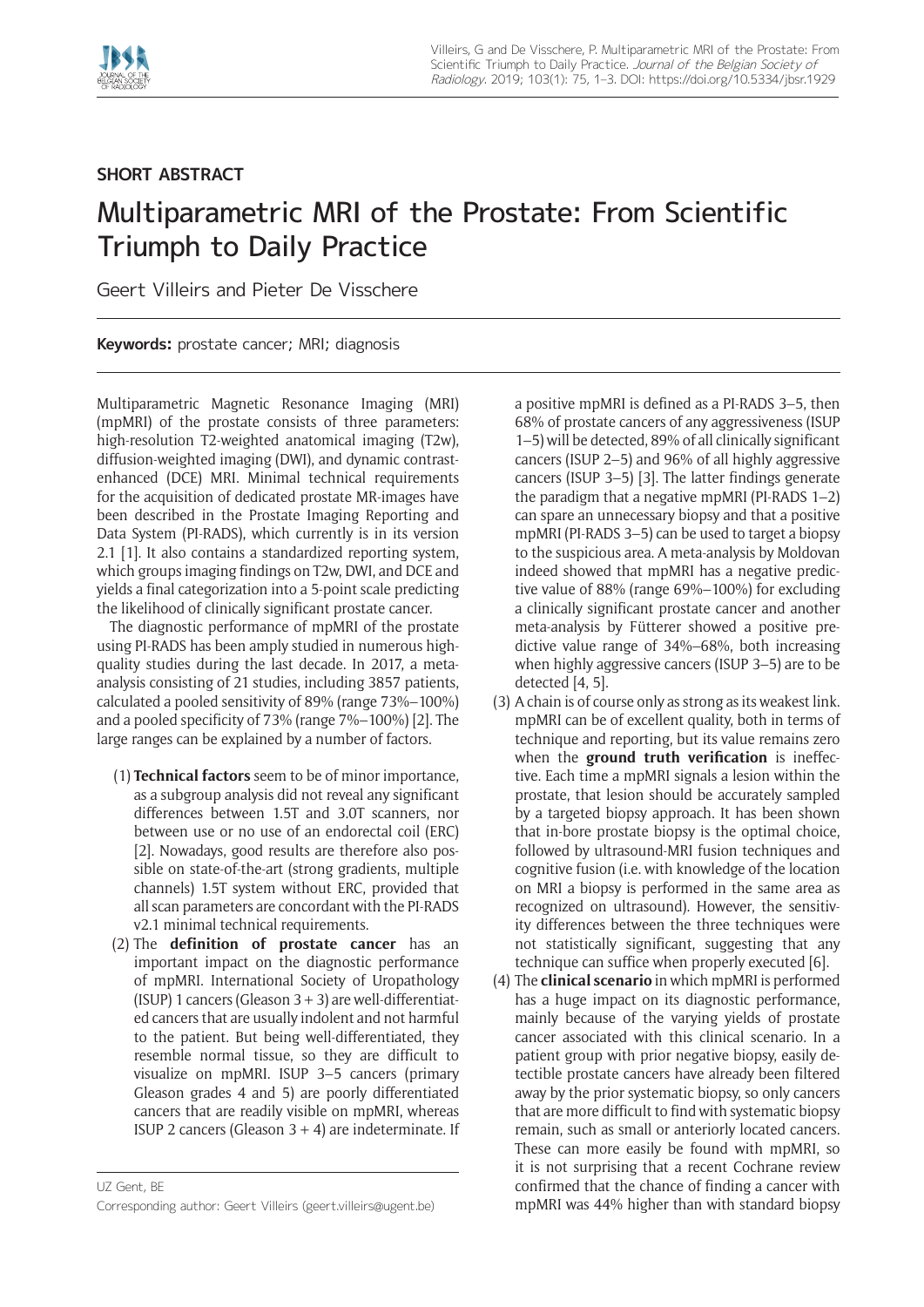in the prior negative biopsy setting, whereas only 5% higher in the biopsy-naïve scenario [7]. Nevertheless, the European Association of Urology has recently updated its guidelines stating that mpMRI is recommended as a first line test in both the prior negative as in the biopsy-naïve setting. The rationale, however, is different in both settings. In the prior negative biopsy setting, the main advantage is increased cancer detection, whereas in the latter, the main objective is to decrease the total number of biopsies with about 33%, while maintaining the number of clinically significant cancer detections (+2%) and decreasing the number of insignificant cancer detections (–8%) [7]. Similar results are now suggested also with biparametric MRI (bpMRI), consisting of T2w and DWI only, provided that the image quality of DWI is optimal and that this technique is not used for recurrence detection after radical prostatectomy or radiotherapy [8].

(5) Finally, the impact of **expertise** on the diagnostic results is crucial. The reported ranges in sensitivity, specificity, positive predictive value, and negative predictive value cannot be explained exclusively by the four mentioned reasons above. Multi-reader variability is a well-known and major source of performance variation. The effect of initial training in non-experienced readers (with less than 50 case reads) has been nicely shown by Garcia-Reyes, with accuracies increasing from 74% to 88% following two didactic lectures with interactive case discussions [9]. In a more comprehensive study, Hansen showed that expert readers (>1000 case reads) typically have higher numbers of negative mpMRIs (i.e. less overcalling and less biopsies) than readers with modest experience who turn every uncertainty into a positive read [10]. Experts also have higher positive and negative predictive values, indicating a higher reading confidence and precision.

Quality criteria and subsequent certification are the fastest way to ensure this kind of high-quality reading, similar to what happened in breast cancer screening. The European Society of Urogenital Radiology conducted a Delphi survey among its members to seek consensus about this matter. Preliminary results were that image quality should be optimized through compliance to PI-RADS v2.1 and regular self and peer assessments. Reading quality should equally be compliant to PI-RADS v2.1, with a percentage of PI-RADS 3 results lower than 25% (ideally 15%) and a percentage of PI-RADS 1–2 results higher than 30%. Histopathological feedback is mandatory (e.g. through MDT participation), in order to learn from both successes and mistakes.

In conclusion, mpMRI is a great tool for prostate cancer diagnosis. It results in less (unnecessary) biopsies overall, increases the yield of clinically significant cancers and decreases the number of insignificant cancers. However, the scientific triumphs as reported in the literature do not always translate into daily practice! Urologists who

hear or read about these triumphs expect the same successes in their own hospitals, but if radiologists fail to deliver that quality, they lose credibility and a great tool becomes an unreliable tool… Therefore, technical and reporting standardization of mpMRI is mandatory (as accomplished in PI-RADS v2.1), but there is also a need for training, expanding knowledge and maximizing expertise. Furthermore, quality criteria and certification will pave the way to constant reader quality and referral confidence.

## **Competing Interests**

The authors have no competing interests to declare.

## **References**

- 1. Prostate Imaging Reporting & Data System (PI-RADS) 2019 v2.1. *American College of Radiology*.
- 2. **Woo, S, Suh, CH, Kim, SY, Cho, JY** and **Kim, SH.** Diagnostic performance of Prostate Imaging Reporting and Data System Version 2 for detection of prostate cancer: A systematic review and diagnostic meta-analysis. *Eur Urol*. 2017; 72: 177–188. DOI: <https://doi.org/10.1016/j.eururo.2017.01.042>
- 3. **Mehralivand, S, Bednarova, S, Shih, JH,** et al. Prospective evaluation of PI-RADS™ Version 2 using the International Society of Urological Pathology Prostate Cancer Grade Group System. *J Urol*. 2017; 198: 583–590. DOI: [https://doi.org/10.1016/j.](https://doi.org/10.1016/j.juro.2017.03.131) [juro.2017.03.131](https://doi.org/10.1016/j.juro.2017.03.131)
- 4. **Moldovan, PC, Van den Broeck, T, Sylvester, R,** et al. What is the negative predictive value of multiparametric magnetic resonance imaging in excluding prostate cancer at biopsy? A systematic review and meta-analysis from the European Association of Urology Prostate Cancer Guidelines Panel. *Eur Urol*. 2017; 72: 250–266. DOI: [https://doi.](https://doi.org/10.1016/j.eururo.2017.02.026) [org/10.1016/j.eururo.2017.02.026](https://doi.org/10.1016/j.eururo.2017.02.026)
- 5. **Fütterer, JJ, Briganti, A, De Visschere, P,** et al. Can clinically significant prostate cancer be detected with multiparametric magnetic resonance imaging? A systematic review of the literature. *Eur Urol*. 2015; 68: 1045–1053. DOI: [https://doi.org/10.1016/j.](https://doi.org/10.1016/j.eururo.2015.01.013) [eururo.2015.01.013](https://doi.org/10.1016/j.eururo.2015.01.013)
- 6. **Wegelin, O, van Melick, HHE, Hooft, L,** et al. Comparing three different techniques for magnetic resonance imaging-targeted prostate biopsies: A systematic review of in-bore versus magnetic resonance imaging-transrectal ultrasound fusion versus cognitive registration. Is there a preferred technique? *Eur Urol*. 2017; 71: 517–531. DOI: <https://doi.org/10.1016/j.eururo.2016.07.041>
- 7. **Drost, FH, Osses, DF** and **Nieboer, D.** Prostate MRI, with or without MRI-targeted biopsy, and systematic biopsy for detecting prostate cancer. *Cochrane Database Syst Rev*. 2019; 4: CD012663. DOI: [https://doi.](https://doi.org/10.1002/14651858.CD012663.pub2) [org/10.1002/14651858.CD012663.pub2](https://doi.org/10.1002/14651858.CD012663.pub2)
- 8. **Boesen, L, Nørgaard, N, Løgager, V,** et al. Assessment of the diagnostic accuracy of biparametric magnetic resonance imaging for prostate cancer